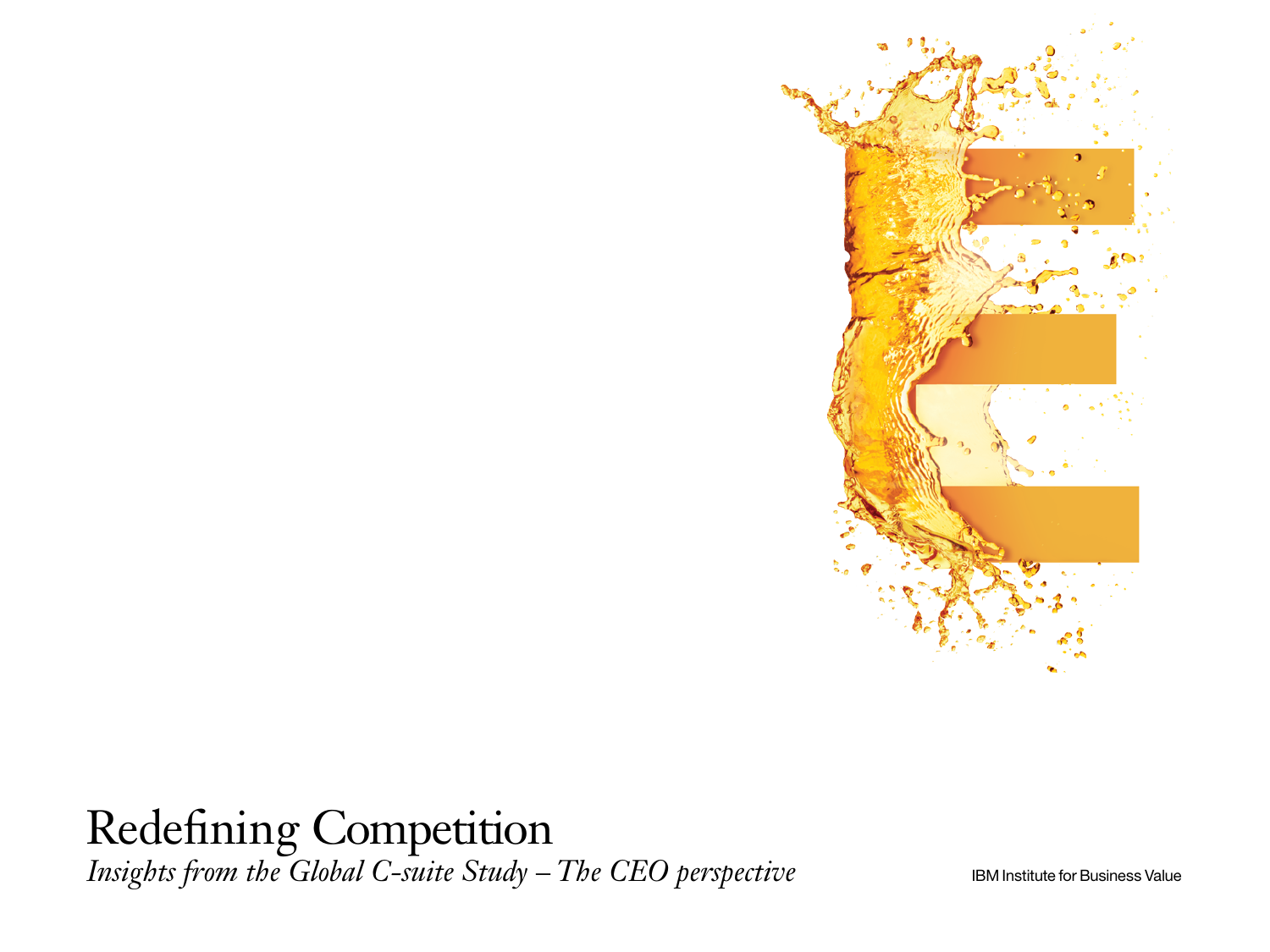This report draws on input from the 5,247 C-suite executives (CxOs) who participated in our latest C-suite Study – the eighteenth in the ongoing series of CxO studies conducted by the IBM Institute for Business Value. We now have data from more than 28,000 interviews stretching back to 2003.

Here, we focus on the perspectives of Chief Executive Officers (CEOs).

| Total number of CEOs interviewed | 818 |
|----------------------------------|-----|
| North America                    | 66  |
| Central and South America        | 60  |
| Europe, Middle East and Africa   | 430 |
| Asia Pacific                     | 135 |
| Japan                            | 127 |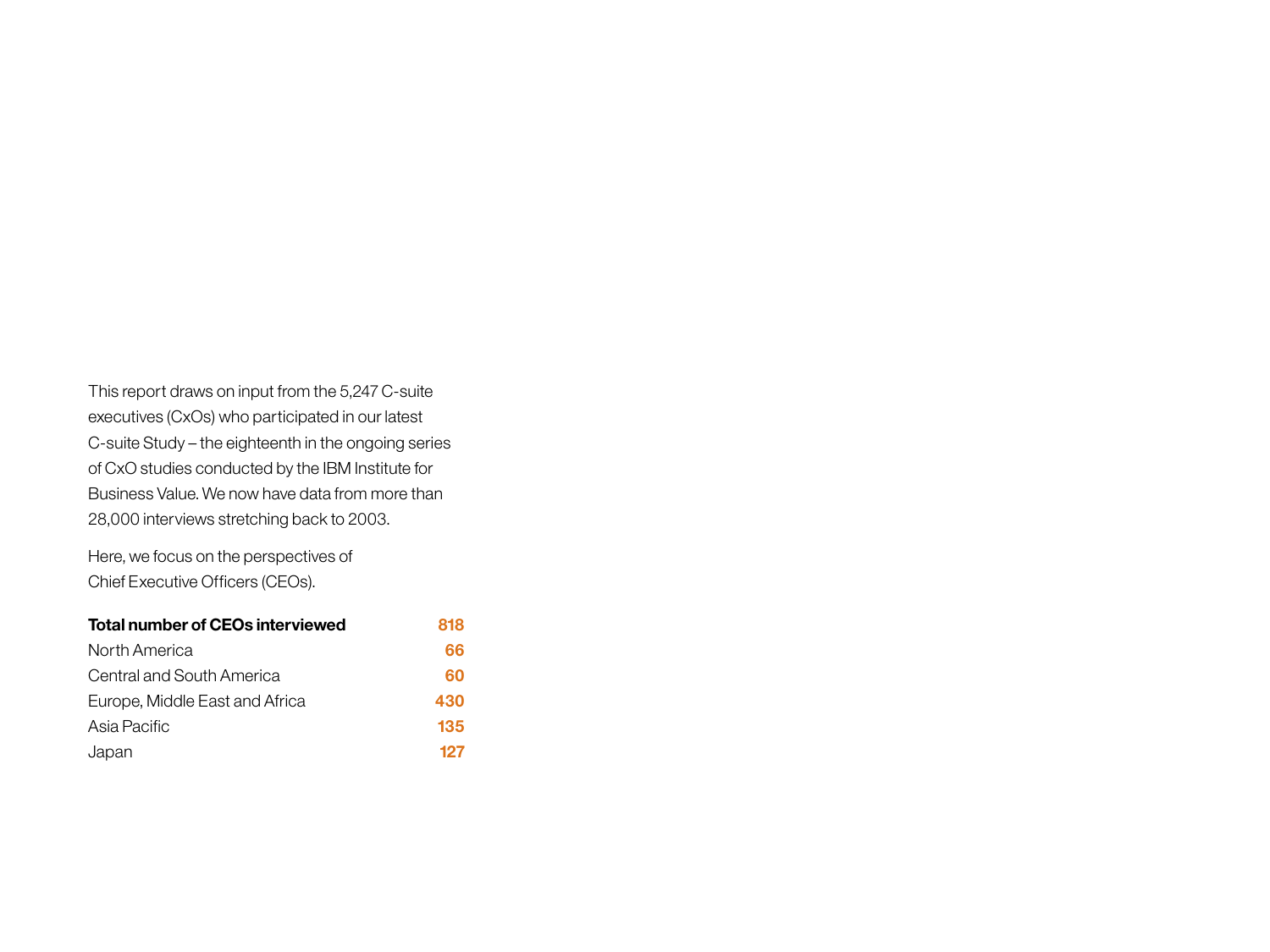## Undiscovered country

CEOs say we are at a watershed moment. Technological advances are creating massive upheavals, with industries converging and new ecosystems emerging as never before. So how are the trailblazers guiding their organizations through this turmoil?

In the first installment of our latest C-suite Study, we interviewed 5,247 top executives to find out what they think the future will bring and how they're positioning their organizations to prosper in the "age of disruption." This report probes more deeply into the perspectives of the 818 CEOs who contributed to our research. We've also focused on what the CEOs of the world's most successful enterprises in this study do differently.

We identified a small group of organizations that have both a strong reputation as leading innovators and a superb financial track record. The Torchbearers, as we call them, comprise 4 percent of all enterprises represented by CEO interviewees. We also identified a group of organizations that lag behind the rest. Market Followers have a much lower market profile in the opinion of the CEOs who head them, and almost all are far less financially successful. They account for 26 percent of our sample.

Comparing the two groups reveals significant variations in their strategic priorities, go-to-market plans and organizational approaches – all areas where the CEO has great sway. It also shows what CEOs in enterprises that are struggling can do to strengthen their positions. And, as Schumpeter's "gale of creative destruction" blows around the globe with unprecedented force, CEOs will need all the advantages they can get.<sup>1</sup>

*"New competitors, many of them from outside the industry, are entering the picture. What they're doing will disrupt the market and our customer base."*

**CEO,** Banking and Financial Markets, Canada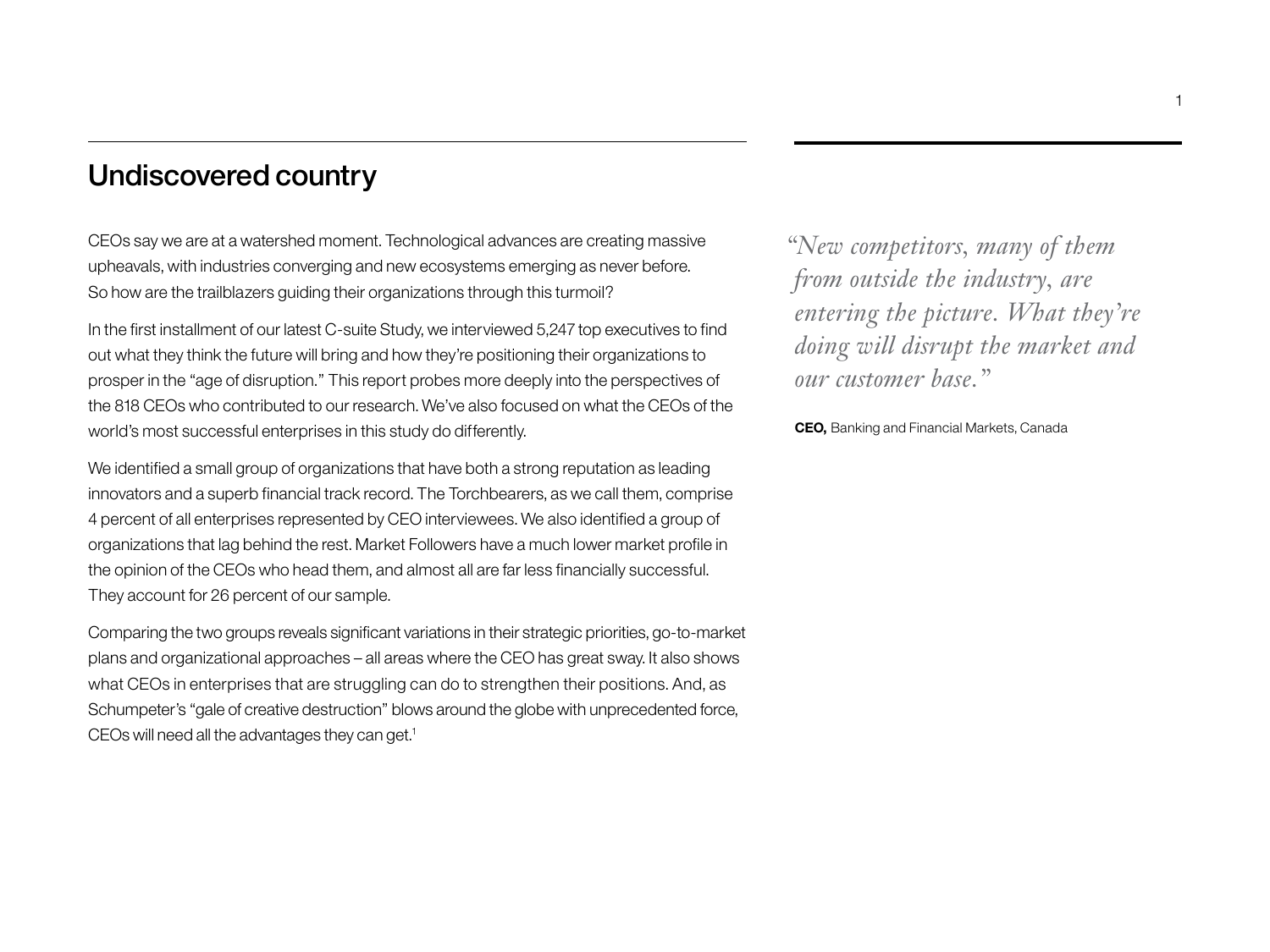*"Technology is the epicenter of change. It enables businesses to leapfrog their competitors in meeting customers' needs."*

**Joshua Oigara,** CEO, Kenya Commercial Bank **Figure 1**

## Disruption, convergence and emergence

One of the most notable trends of the past decade has been the increase in the significance CEOs attribute to technology. Ten years ago, they put it sixth on the list of most important external factors they expected to exert an influence on their enterprises. Now, it consistently tops the features that light up their radar screens (see Figure 1). And the other members of the C-suite have come around to the same view.

*Top factor: CEOs say technology is the chief external influence on their enterprises*

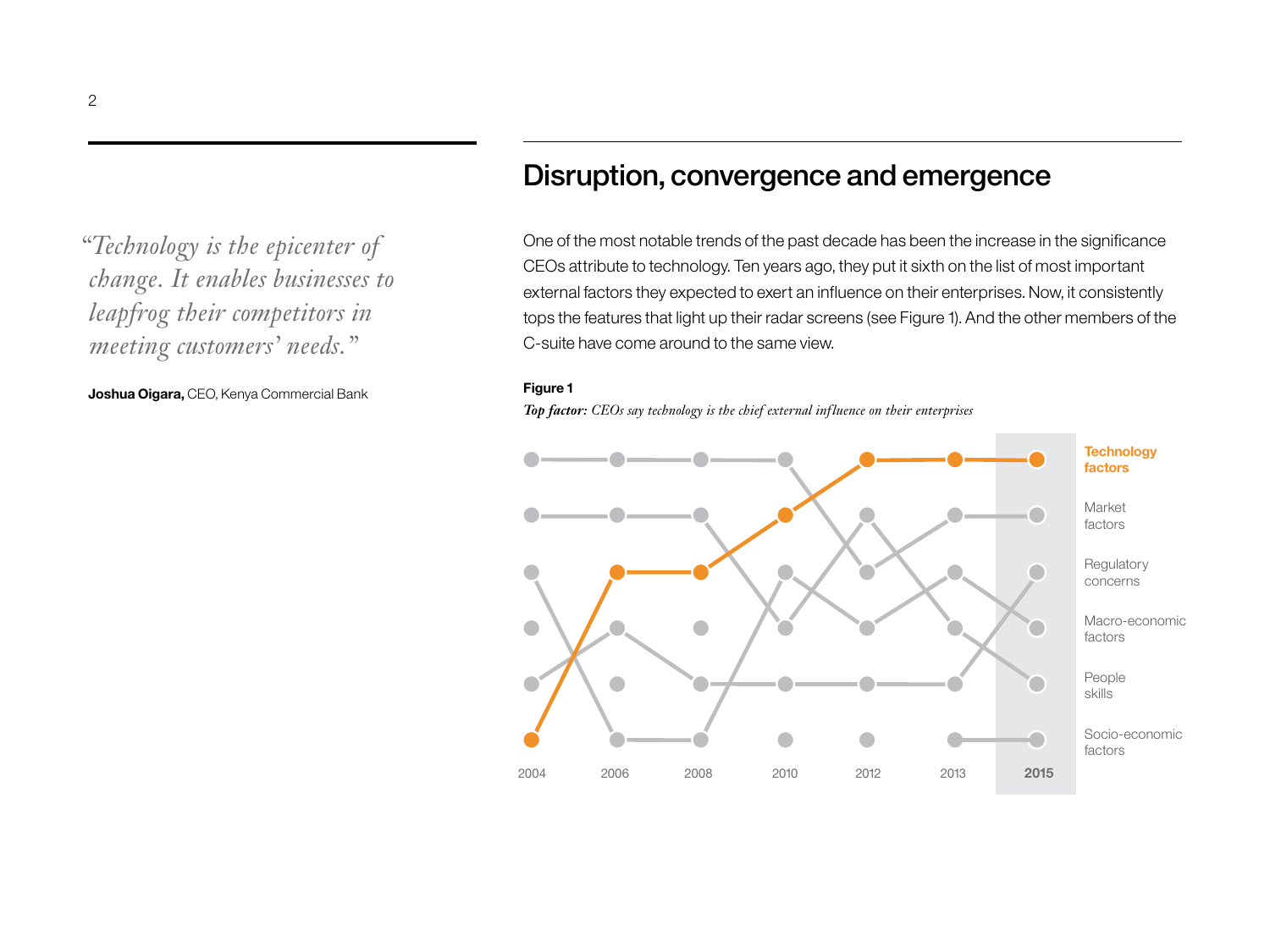CEOs think four particular technologies will be the main drivers of change in the near term, with mobile solutions at the forefront. Thereafter, opinion is divided. Torchbearer CEOs place more weight on contextual mobile and cognitive computing, whereas Market Follower CEOs stress the importance of cloud and the Internet of Things (see Figure 2).<sup>2</sup>

### **Figure 2**

*Cutting edge: Torchbearers focus on contextual mobile and cognitive*



*\*Note: In this instance, our findings are statistically reliable but should be regarded as directional only, due to small n-counts.*

*"It's very difficult to recognize which technologies will create a breakthrough."*

**General Manager,** Industrial Products, Netherlands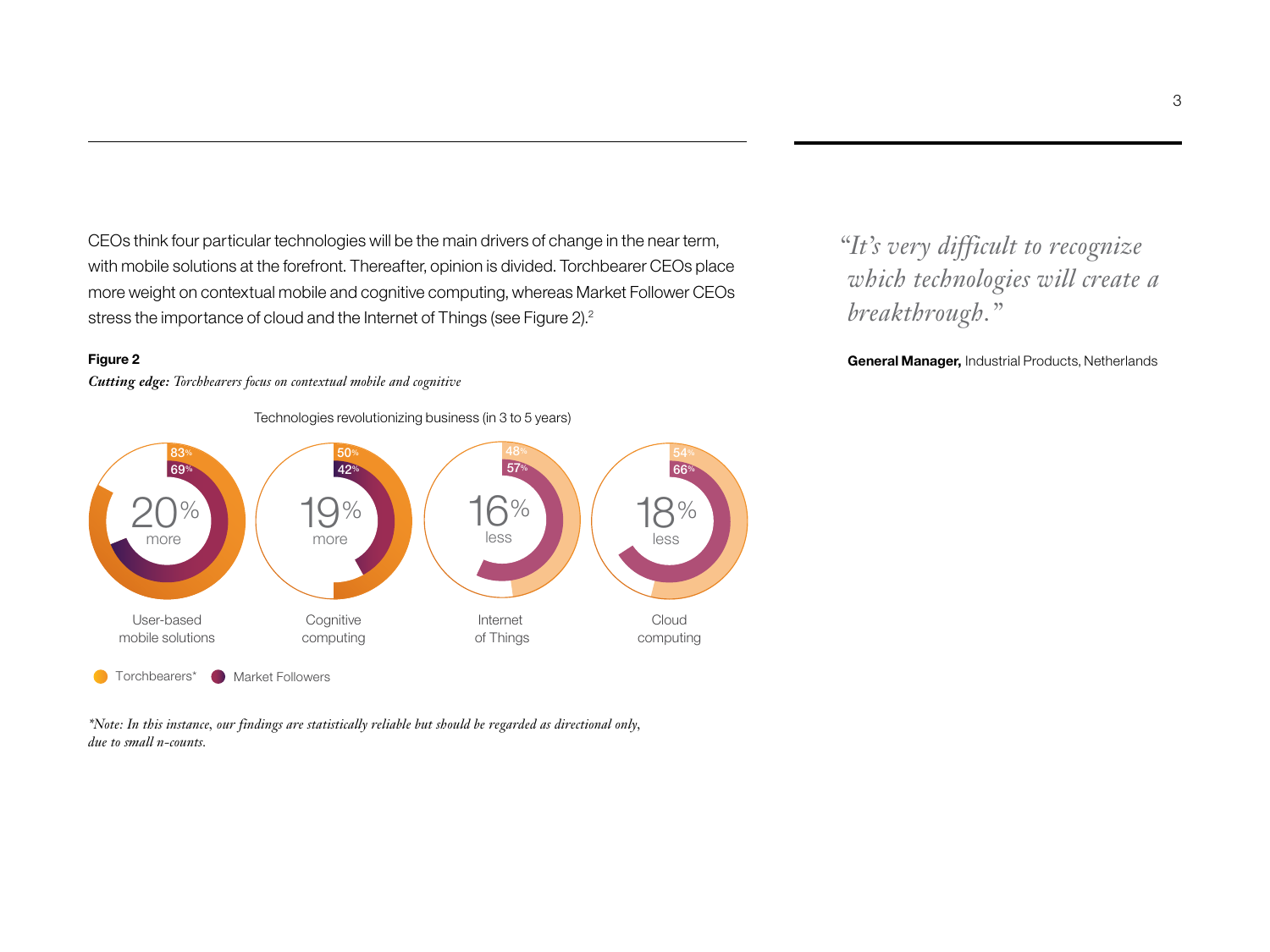*"We can't own everything, so we need more partners – even from other industries – to cooperate with us as part of an ecosystem."*

**Huang Tao,** CEO, Beingmate Baby & Child Food, China

CEOs recognize that the confluence of technologies magnifies the impact of those technologies across markets and economies. Emerging technologies intersect and combine in new and different ways, enabling enterprises to redefine how they engage with their customers and partners (see Figure 3). This opens up new opportunities for creating value.

#### **Figure 3**

*Net effects: CEOs expect to engage more digitally over the next 3 to 5 years*



People's expectations are escalating – and few enterprises can single-handedly provide the compelling, individualized experiences customers now demand. But what organizations can't do alone, they *can* do together. This is one reason why a growing number of businesses are combining in cross-industry ecosystems.3 In the automotive sector, vehicle manufacturers such as Ford and BMW are planning for an era of mobility solutions, in which fewer people actually own vehicles.<sup>4</sup> And in banking, companies such as DBS and mBank are working closely with fintech companies and customers to create unique experiences.5

Operating within an open web of interdependent entities enables each enterprise to extend its reach and range far beyond what it could achieve as a solo entity. Collectively, the participants can create value in ways that were previously impossible. They can also get much more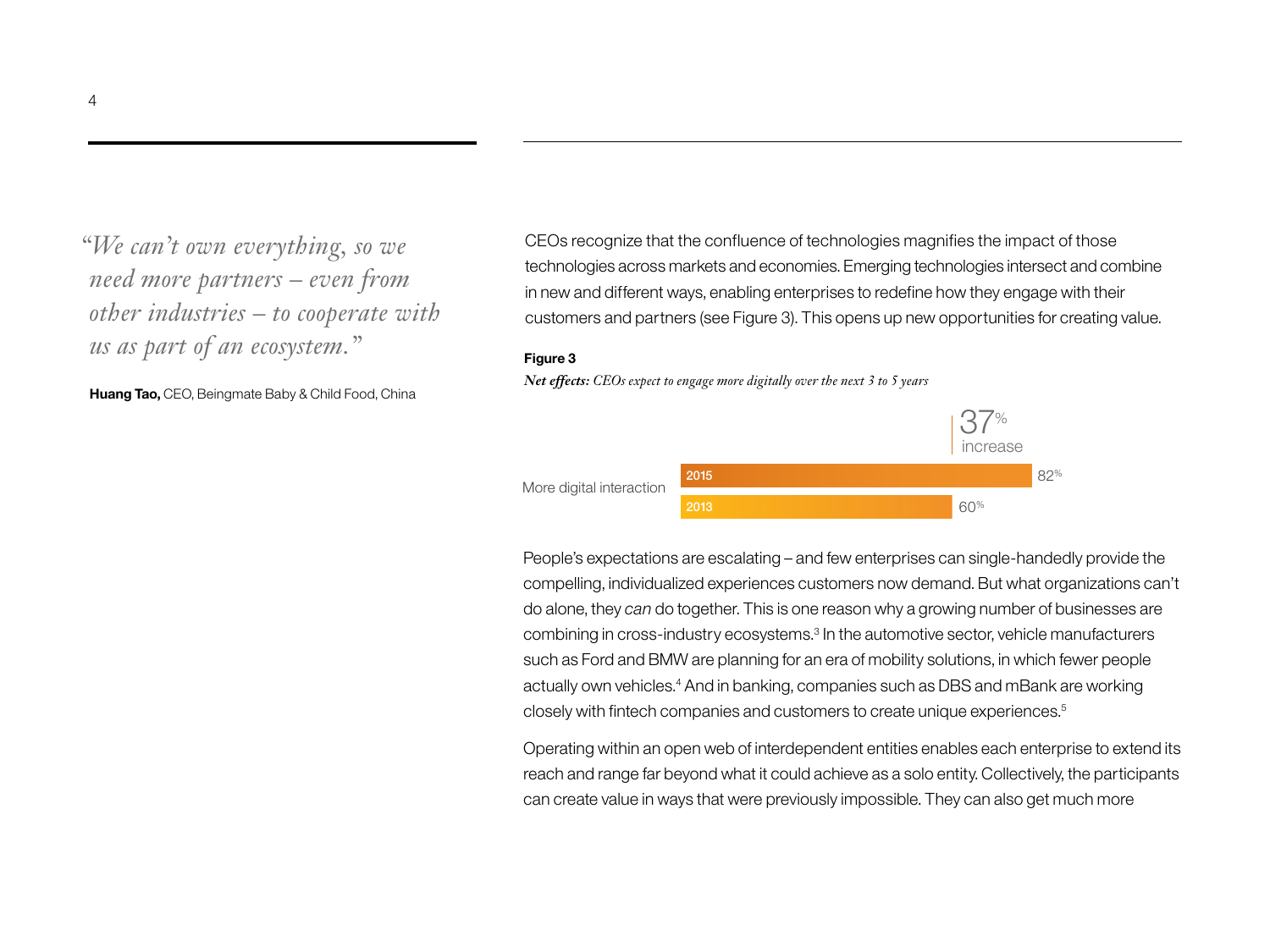intelligence on customers and markets. "There will be more partnerships and consortia," the CEO of a Portuguese telecommunications company predicted, "and rather than controlling the value chain completely, companies will share it."

More than two-thirds of CEOs believe traditional industry value chains are morphing into cross-industry ecosystems. This "will give us access to new technologies, new manufacturers, suppliers and distributors, and new markets," the CEO of a consumer products company in the United Arab Emirates remarked.

Ecosystems provide avenues for increasing competition from unexpected quarters (see Figure 4). Some of these rivals are drawing on their existing expertise to break into adjacent industries. IKEA, the Swedish flat-pack furniture retailer, is currently building 1,200 houses and flats in East London, for example.<sup>6</sup> Other new entrants – such as online real estate brokers eMoov, easyProperty and PurpleBricks – are harnessing advances in connectivity and mobility to target the most attractive profit pools.7 The risk for incumbents is thus that their business models will be turned into Swiss cheese.

#### **Figure 4**

*Hostile action: CEOs are worried about outsiders invading their space*



*"Industry convergence is causing us to look at new clients from new industries – areas we didn't target before."*

**Bogdan Zborowski,** CEO, Sygnity International, Poland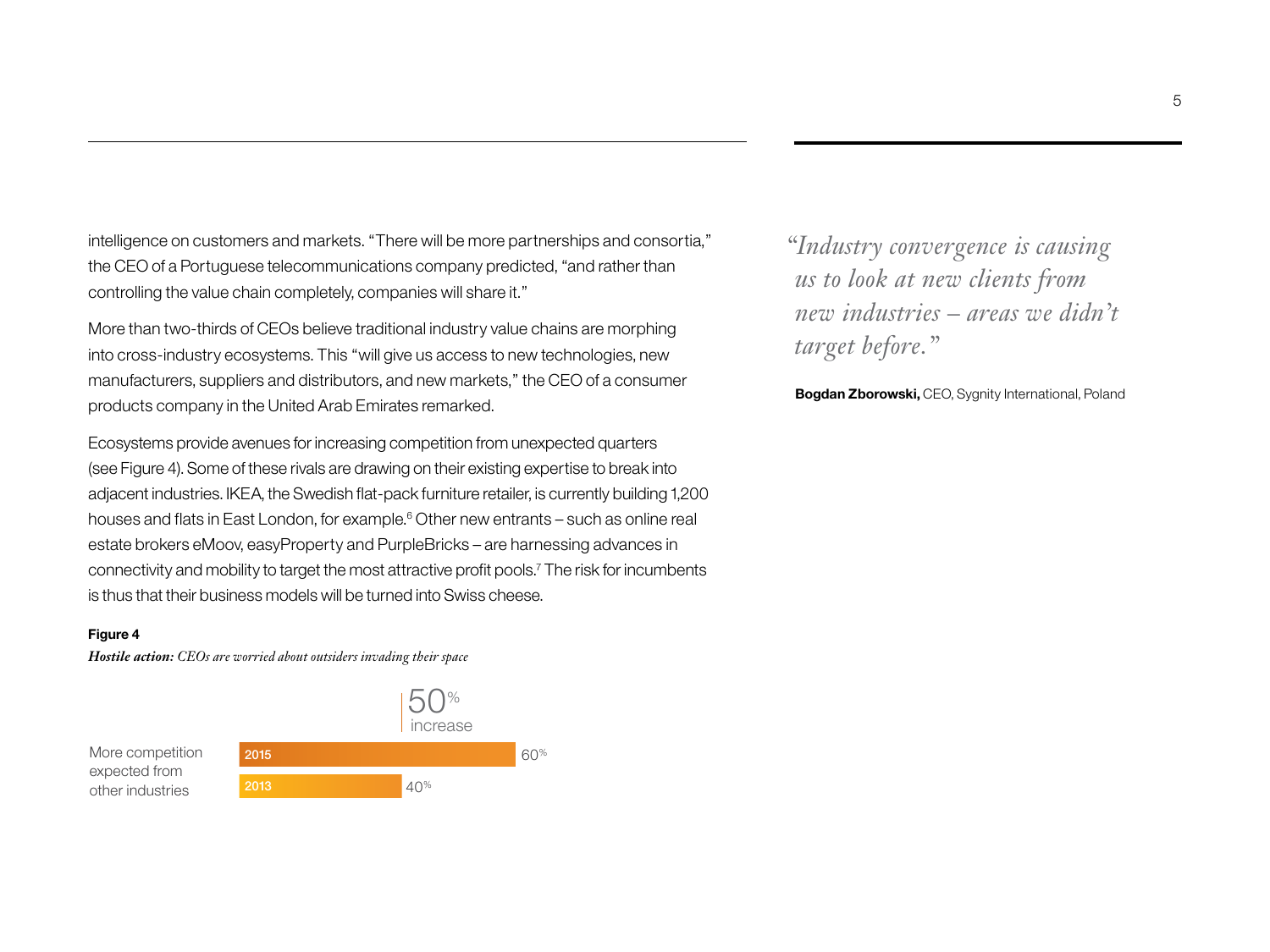### *"If you have a strategy, you have a target."*

**Hakki Eren,** General Manager, Avnet, Turkey

### What to do: Embrace the ecosystem

So how are CEOs preparing their organizations to meet these challenges? They're starting with the big picture because they understand that focusing on operations can only solve the problems of today, whereas focusing on strategy can change the entire future of their businesses. Two-thirds of our respondents plan to reassess their strategic direction and explore the potential for novel, non-traditional forms of growth. They're actively pursuing opportunities to play a new or different role in the ecosystems they inhabit (see Figure 5).

#### **Figure 5**

*Business biome: CEOs want to reposition their enterprises in the ecosystems they inhabit*



Torchbearer CEOs are in the vanguard. They're looking further ahead and have a sharper sense of what's going on: 58 percent are focusing on disruptive innovation, for example, compared with just 44 percent of Market Follower CEOs. The pioneers aren't simply tweaking existing products and services; they're reinventing their firms.

Torchbearer CEOs are also exploring opportunities to leverage emerging technologies and ecosystems to pursue entirely new revenue streams and models (see Figure 6). Born-inthe-cloud disruptors lead the way. For example, Uber, Airbnb and Etsy are using digital technologies to eliminate traditional market inefficiencies, by matching supply and demand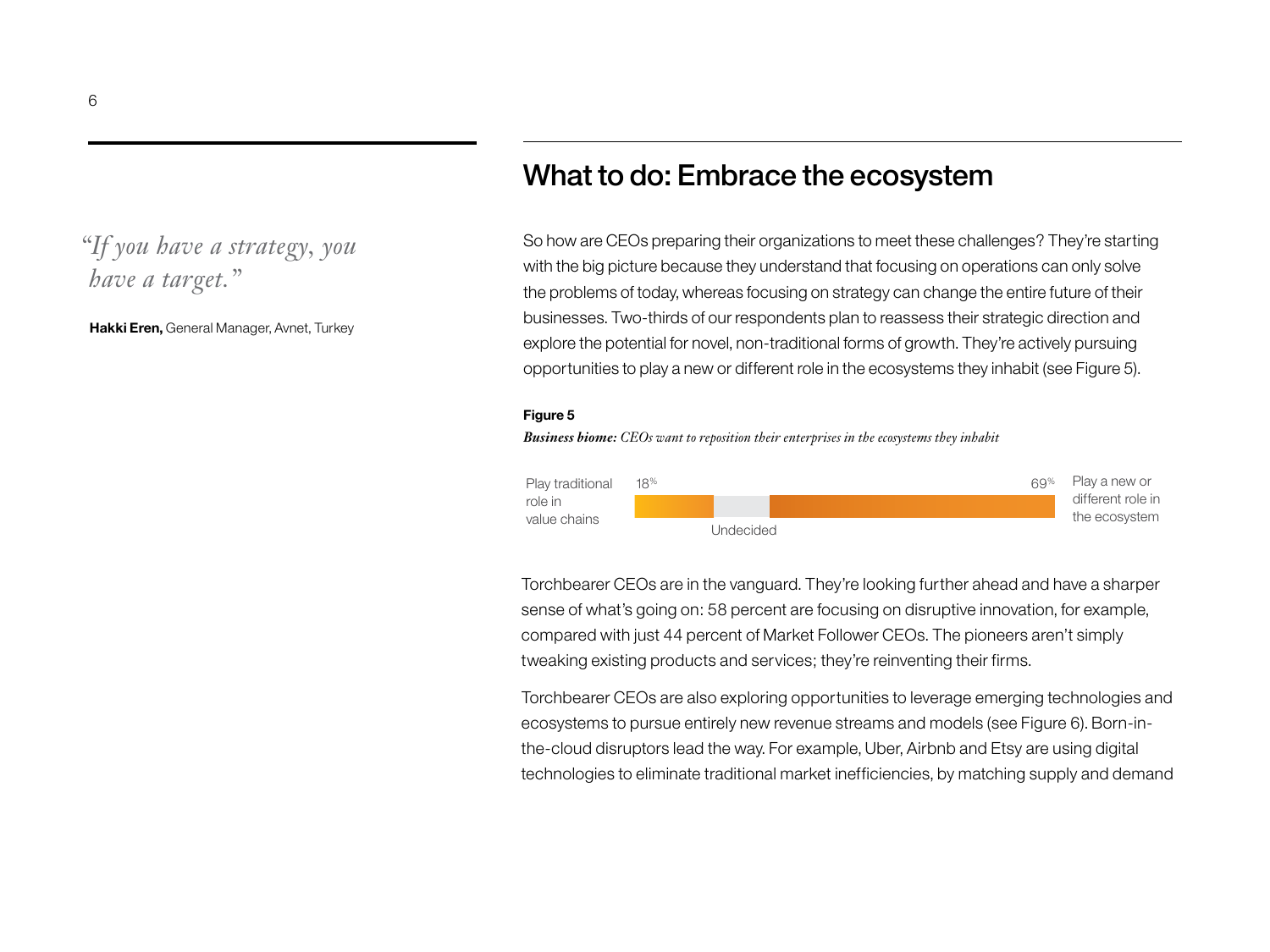directly and enabling customers to get what they want when they want it, without going through intermediaries. And disintermediation and market making continue to evolve in new areas, often fueled by sophisticated analytics and contextual mobility.

Furthermore, Torchbearer CEOs aim to reach the market first, be it with new products, services or business models (see Figure 7). Why? At one time, it made sense to hold off on launching a new offering until it was perfect, but consumers are increasingly tolerant of live fine-tuning to enhance products and services that are already on the market. Torchbearer CEOs have grasped this; they know it's important to get their offerings out as soon as possible and engage customers in the process of continuously improving them.

## *"Growth doesn't mean simply becoming larger. It means strengthening competitiveness."*

**Toshiyuki Yamamoto,** President, Nifco, Japan

### **Figure 6**

*Crucial link: Torchbearer CEOs are more involved in adopting new revenue models*



### **Figure 7**

*Leading lights: Most Torchbearer CEOs want to be market pioneers*



7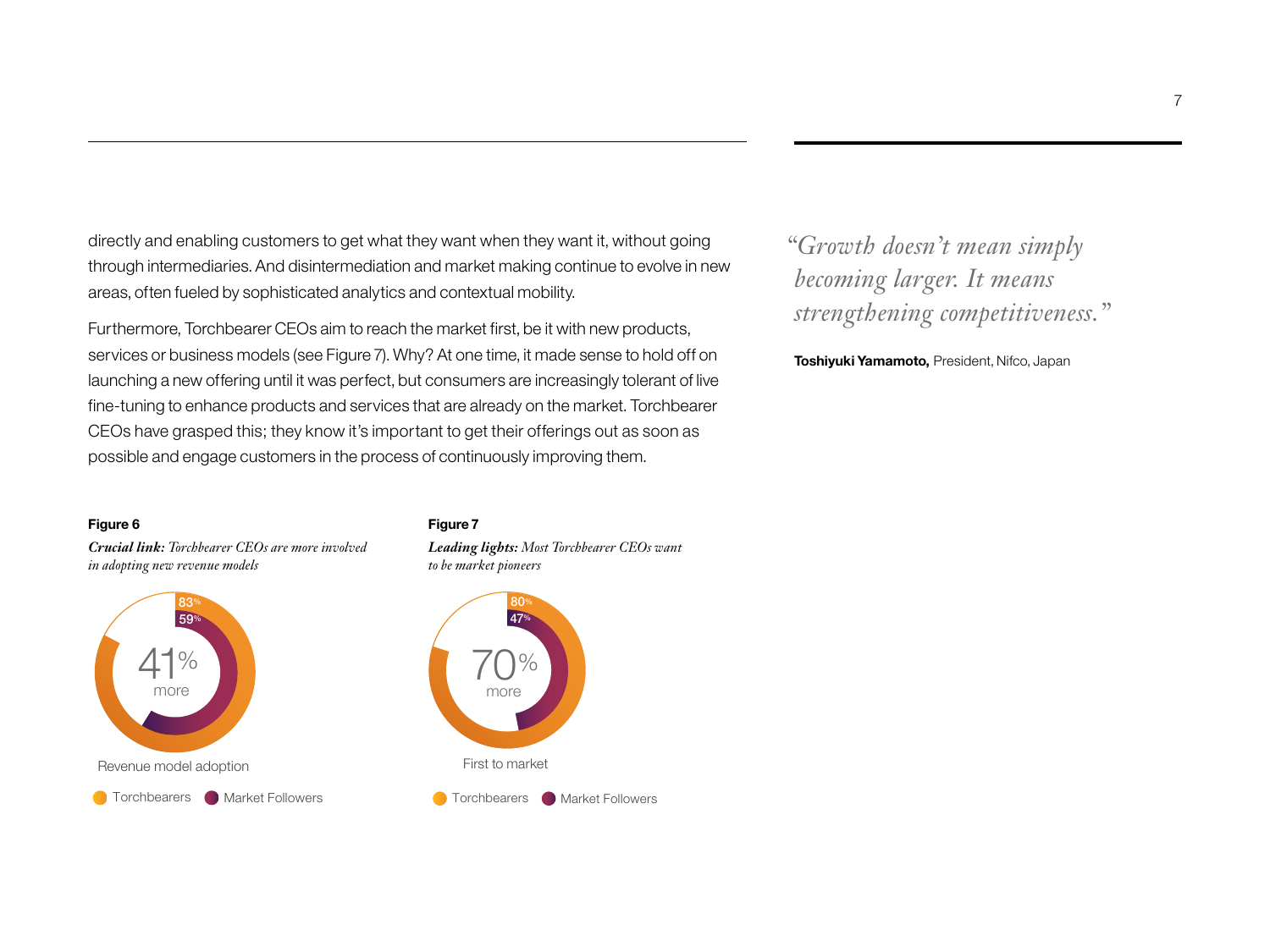*"We need to understand the needs of different customer segments. Then we can alter our products and services to support them and leverage new modes of customer engagement."*

**Gareth Evans,** CEO, Qantas International and Freight, Australia

### How to do it: Expand customer reach

CEOs are not just changing their overarching strategies; they're reconsidering how they engage with the outside world. "The question I ask myself every day is, what could happen to my market? Is there a new trend I don't even know about that could transform my business?" the CEO of a French transportation company told us.

More than two-thirds of all CEOs anticipate adopting a more individualized approach to customers (see Figure 8). That entails acquiring a much better understanding of their customers, since it's impossible to personalize products, services or experiences without a clear idea of customers' core values and what's happening in their lives.

#### **Figure 8**

![](_page_9_Figure_6.jpeg)

![](_page_9_Figure_7.jpeg)

Again, Torchbearer CEOs are far better placed to realize this goal. Nearly two-thirds of them already turn to their customers for input on emerging trends and technologies. More than a third track blogs and social media sites as well. By contrast, only half of Market Follower CEOs consult their customers, and only a quarter tap into the social universe. Yet creating online customer communities is one of the best ways of detecting what the markets really want.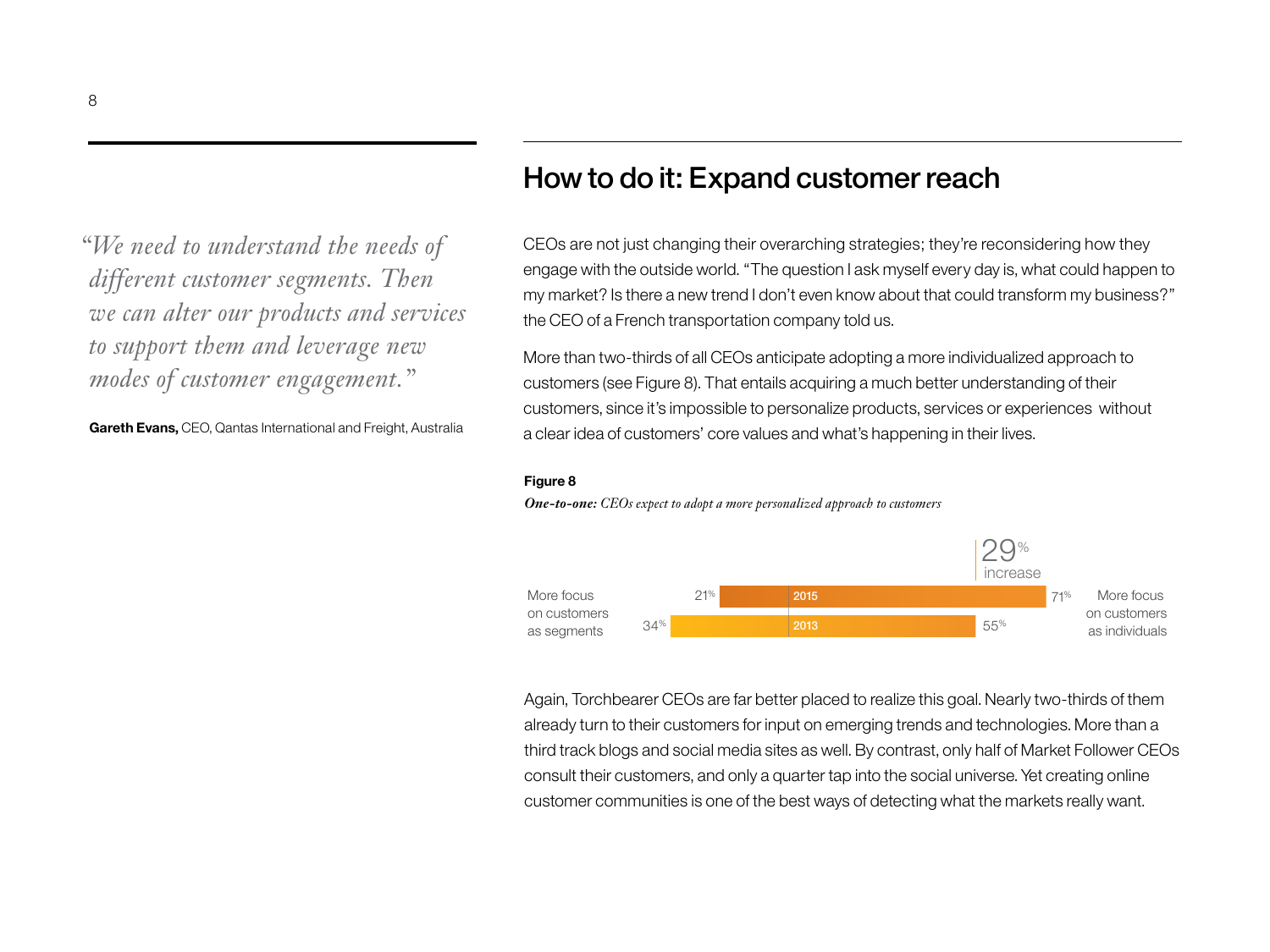Torchbearer CEOs also employ more sophisticated techniques to decipher the data their organizations collect. Sixty-six percent use predictive analytics, compared with just 50 percent of their Market Follower peers. But it's cognitive technologies that will really revolutionize the way people work. Traditional algorithm-based systems are limited by what they've been pre-programmed to do, whereas cognitive systems learn through experience and apply what they've learned to new inquiries or tasks. Cognitive computing can help organizations better access unstructured data, scale expertise, discover ideas they wouldn't even think to look for and engage with customers at a deeply human level.<sup>8</sup>

Use of cognitive technologies in business is set to increase dramatically over the coming years (see Figure 9). "We need to have the best tools and technologies to leverage the data our clients give us," the CEO of a U.S. retailer explained.

### **Figure 9**

*Revolution: CEOs see the transformational impact of cognitive computing*

![](_page_10_Figure_4.jpeg)

CEOs who currently use cognitive computing to identify and explore new trends

CEOs who believe cognitive computing will revolutionize business in 3 to 5 years

*"The importance of cognitive computing is that it not only gets at the way people think, but also how they are feeling. It is a combination of the emotional and the rational."*

**Ken Chenault,** Chairman and CEO, American Express, United States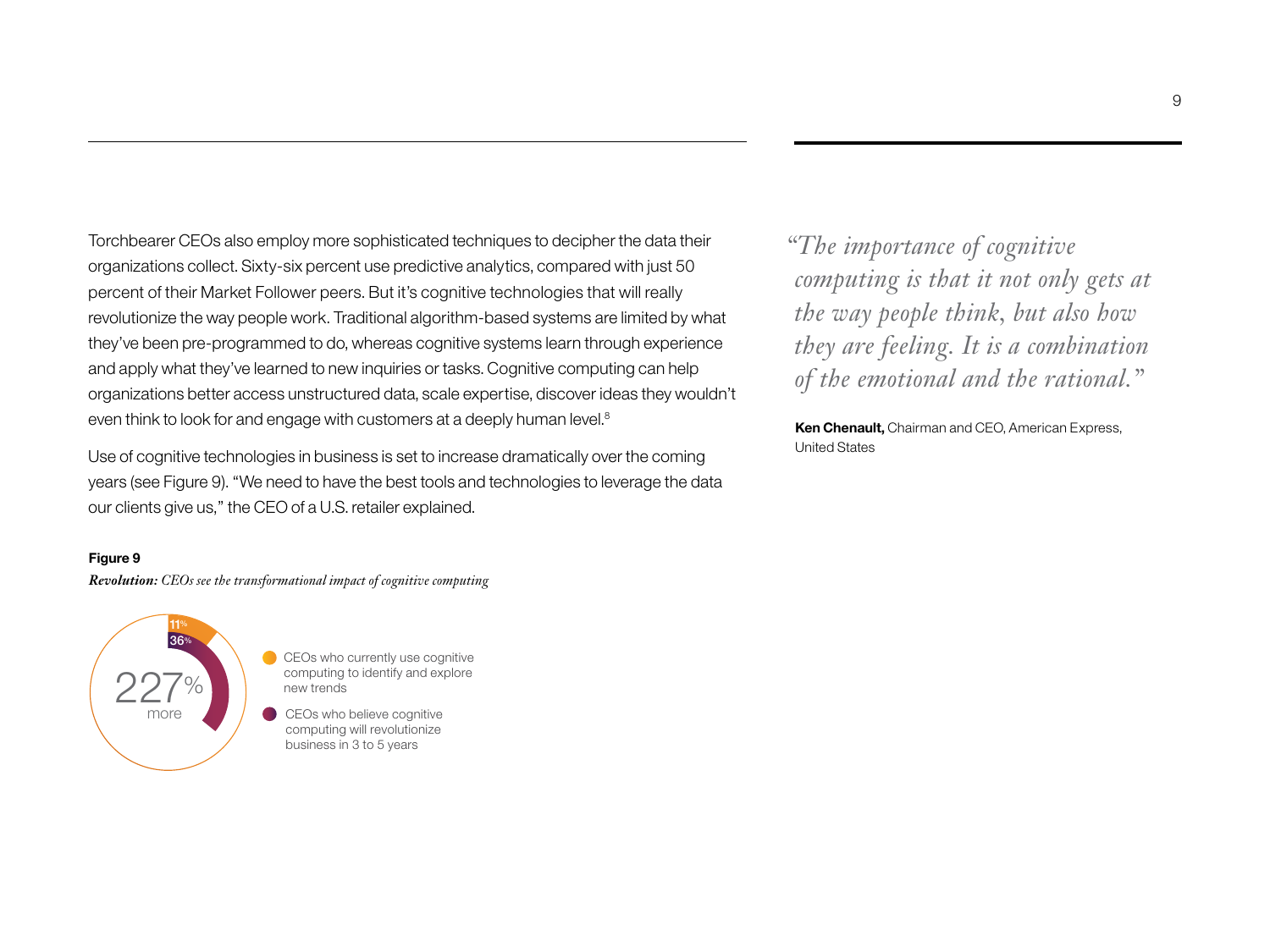*"We want to open new markets in Asia Pacific. Growth in the tropical band, where there are remote communities, is exploding."*

**Professor Robyn McGuiggan,** Deputy Vice Chancellor, James Cook University, Australia

Torchbearer CEOs are ahead of the game in other respects, too. They're more likely to be rethinking the customer segments they target and exploring new geographic markets and delivery channels (see Figure 10). Participating in ecosystems provides synergies that enable the members to engage with new customers, both directly and indirectly, at far less cost than was previously possible. Moreover, location is a dwindling barrier to engagement, as evidenced by the growing amount of content delivered virtually. And new technologies are reinforcing the unprecedented scope of opportunity mature ecosystems offer by supporting contextual interactions when and where customers want them.

#### **Figure 10**

*Outside edge: Torchbearer CEOs are pursuing more ambitious external policies*

![](_page_11_Figure_5.jpeg)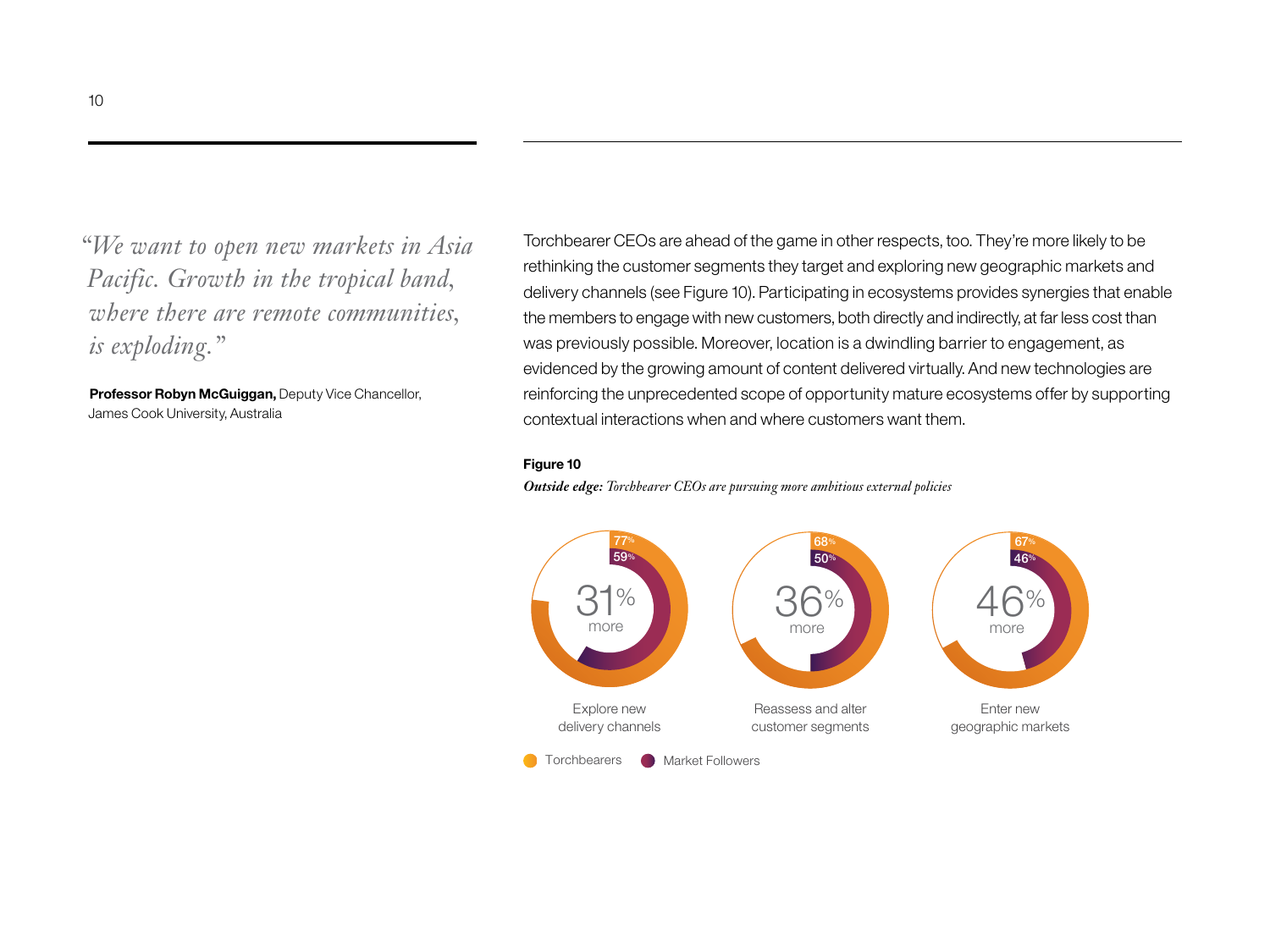### What you need to do it: Accelerate innovation

The CEOs of the most successful enterprises also have different organizational philosophies. They place a higher premium on agility and experimentation, because they know these are prerequisites for disruptive innovation (see Figure 11). The CEO of a British financial services firm spoke for many when he said: "Controlled failure should be viewed as a good thing."

### **Figure 11**

*Adaptable approach: Torchbearer CEOs put more emphasis on agility and experimentation*

![](_page_12_Figure_4.jpeg)

*"We need to shorten our new service development cycle and become more agile. As soon as we identify a trend, we should prepare a prototype, gain customer feedback and refine it continuously."* 

**Yutaka Nagao,** CEO, Yamato Transport, Japan

Moreover, Torchbearer CEOs understand that investments with the power to transform an enterprise often take more time to pay off than those that only deliver incremental advances. A full 68 percent are prepared to wait three or more years for positive returns on innovation, compared with 57 percent of Market Follower CEOs.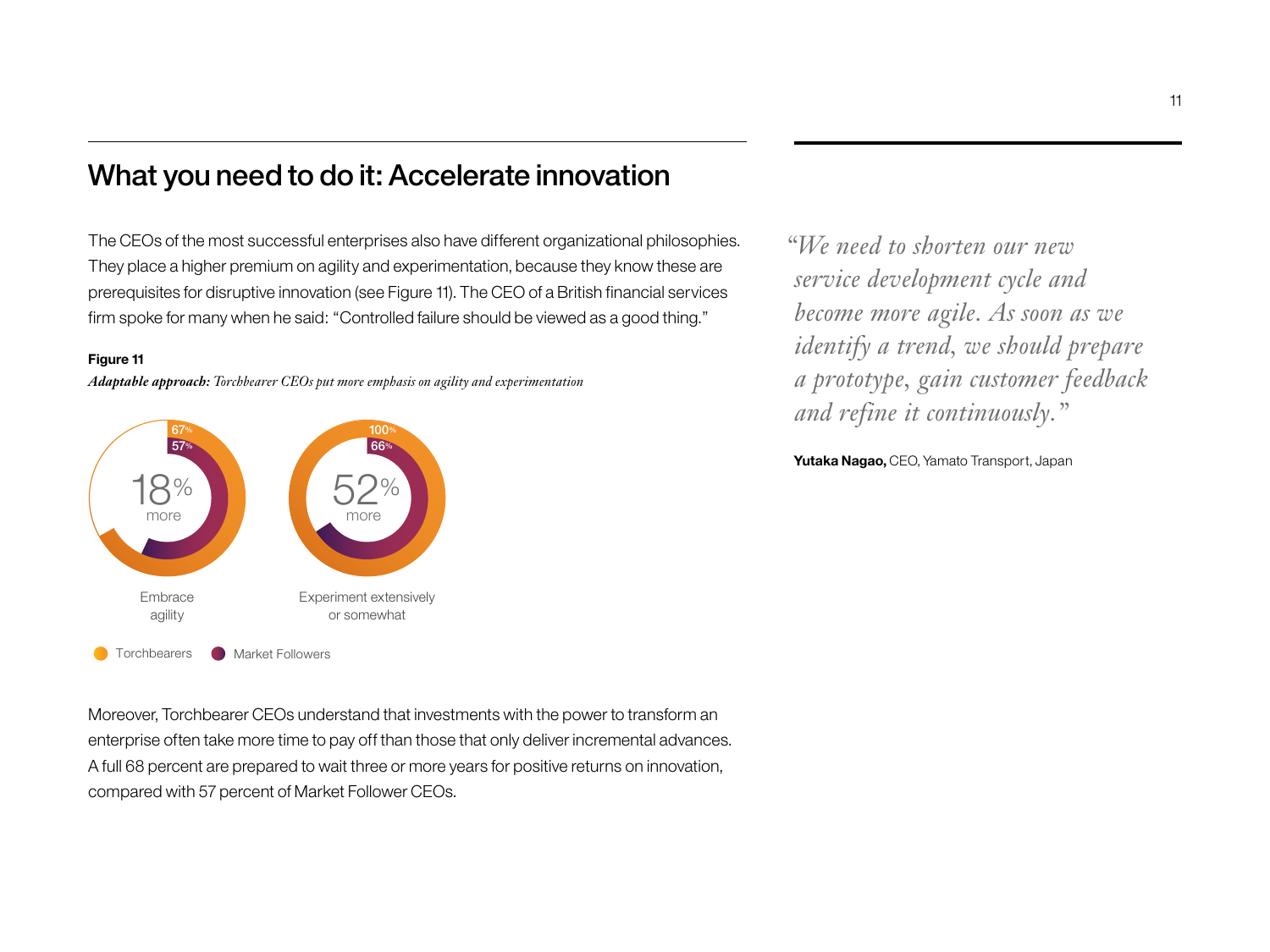*"We need to institutionalize innovation. Innovation exists within our organization; we simply need to give it the time and the tools."*

**Chris Hilger,** President and CEO, Securian Financial Group, United States

#### **Figure 12**

*People power: Torchbearer CEOs realize operating as part of an ecosystem requires different skills*

![](_page_13_Figure_4.jpeg)

In short, Torchbearer CEOs have the courage of their convictions; they invest in bigger, more disruptive initiatives and back their vision all the way. Witness the case of electric-vehicle manufacturer Tesla, which spends nearly half of its net sales on R&D and has yet to make a profit, but which enjoys a well-deserved reputation for radical innovation and a share price to match.<sup>9</sup>

Some Torchbearer CEOs are also looking for more imaginative ways to fund innovation. Forty-three percent believe the spread of alternative payment and financing mechanisms – such as crowdfunding and peer-to-peer lending – will have a marked effect on their businesses over the next three years. Success stories like Yu'e Bao, Alibaba's new money market fund, have opened up additional options. Founded in June 2013, Yu'e Bao raised USD 90 billion from more than 81 million investors in just 10 months, and now accounts for a third of China's entire money market fund business.<sup>10</sup>

One final feature distinguishes those CEOs whose enterprises stand out from the crowd: people are central to their strategies for organizational reinvention. Torchbearer CEOs are even more likely than Market Follower CEOs to be seeking new employees with the knowhow to profit from future trends and technologies, in addition to training existing staff (see Figure 12). What these CEOs realize, more keenly than most, is how the nature of business is changing. Operating as part of an economic ecosystem takes very different skills from those needed to function as a solo entity. The single most important skill is the ability to cultivate and manage relationships.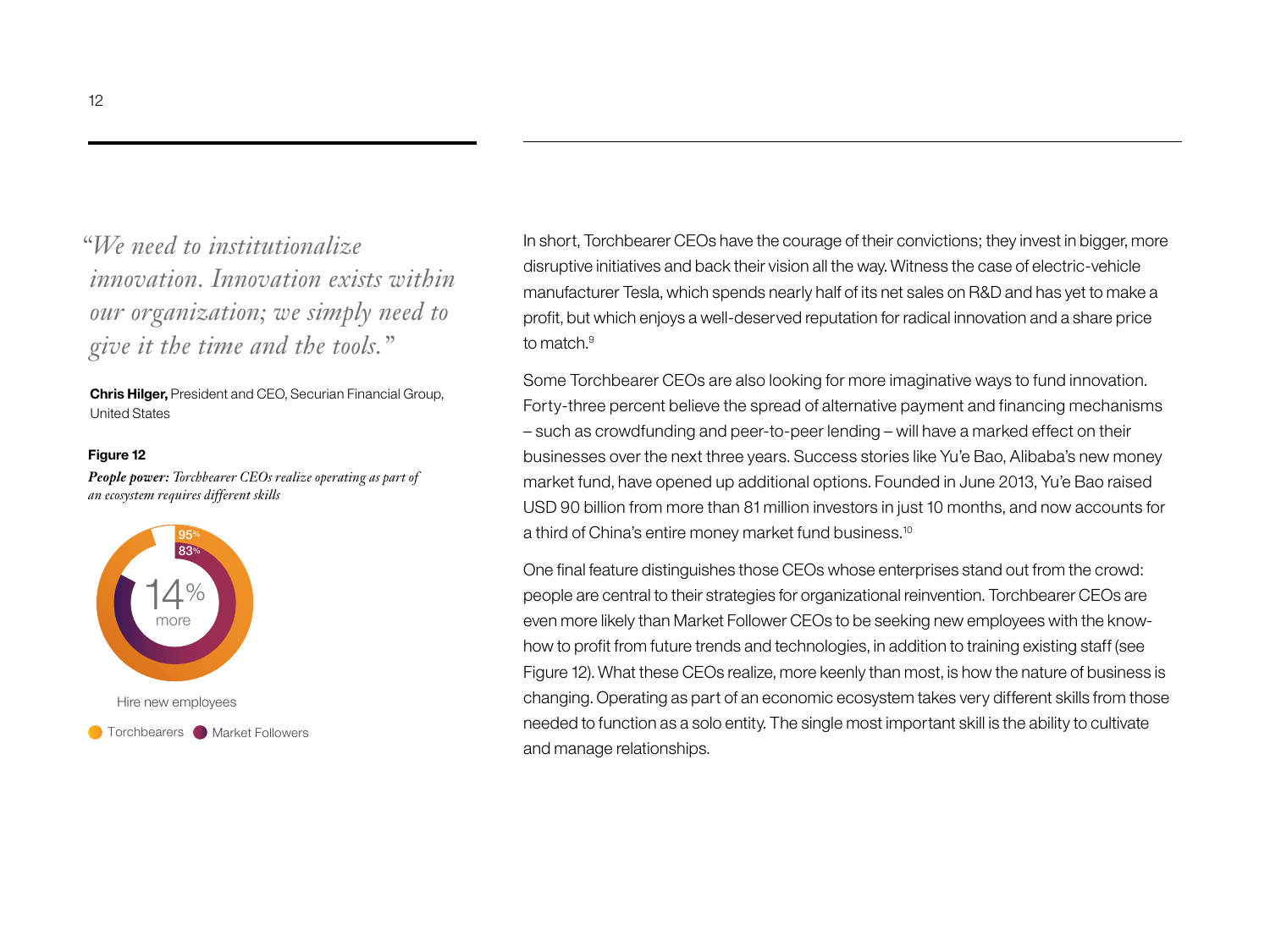### Seize the torch

CEOs know they need to prepare for a future in which disruption is pervasive: a future in which technological advances occur at breakneck speed, traditional industry classifications no longer exist and ecosystems revolutionize entire markets. So how can they prepare for a world in which competition has been completely redefined? The Torchbearer CEOs in our study provide guidance from which CEOs everywhere can learn.

### **What to do: Sharpen your strategy**

Pursue disruptive innovation, not purely incremental improvements. Investigate the opportunities to exploit new and emerging technologies or business models, or apply old technologies in new ways, and look at other industries for ideas. Experiment with new revenue models that might provide additional sources of value and a stronger customer interface. And when you're launching something new, aim to cross the finish line first. Ensure the rest of your ecosystem is also primed to go; your partners need to be ready when you get there.

### **How to do it: Energize your engagement**

Use predictive and cognitive analytics to investigate new trends, identify new customer segments and make smarter business decisions. Share customer feedback with everyone else in your ecosystem to help you acquire a better understanding of your customers and develop deeper, richer customer experiences. Be bold about exploring new geographic markets and delivery channels, and draw on the diverse resources within your ecosystem to take advantage of market opportunities you can't realize alone.

*"There is a tension between preserving current revenue streams versus accelerating to new models that will disrupt them."*

**Anthony Healy,** CEO, Bank of New Zealand, New Zealand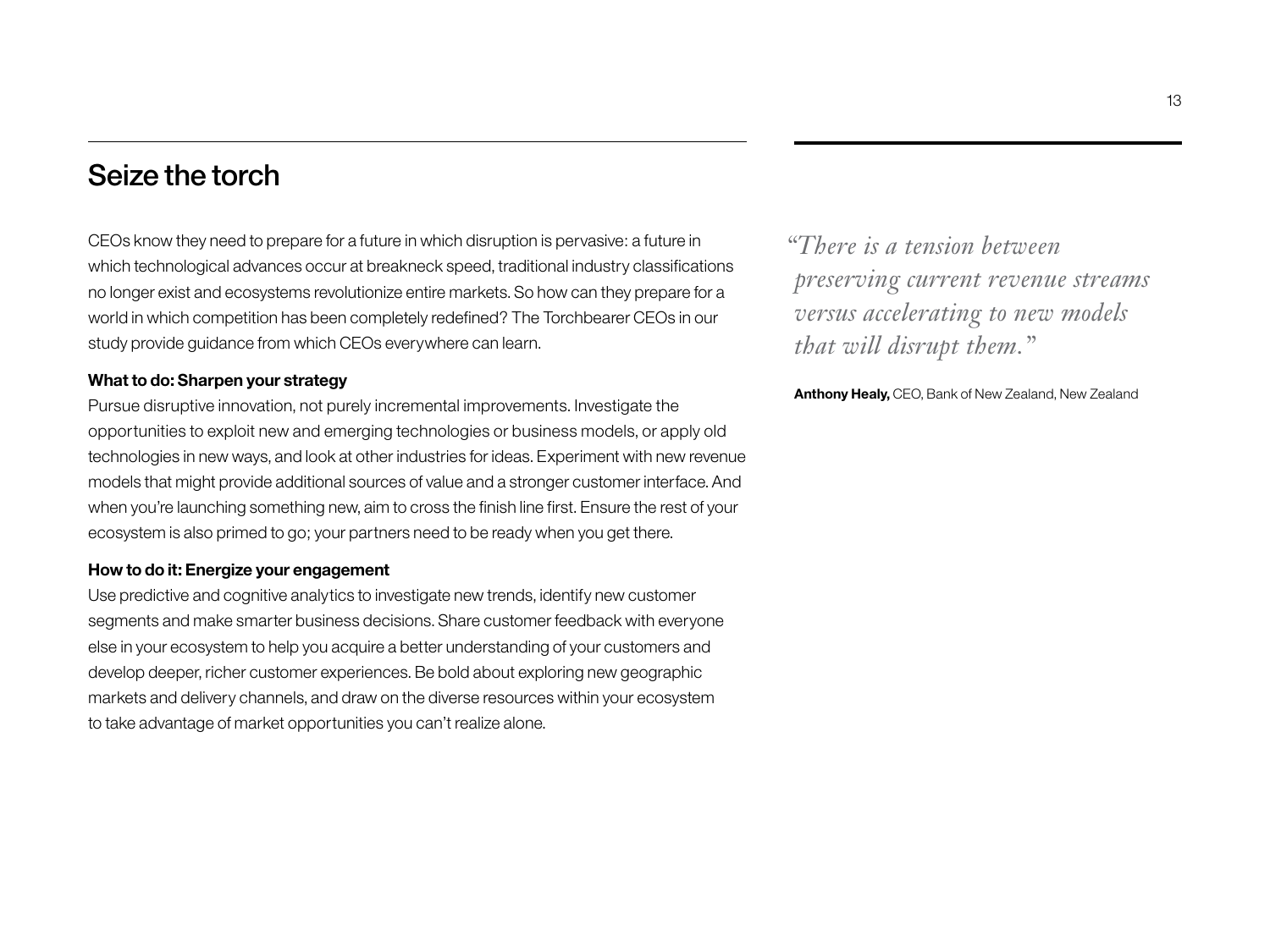## *"People skills are the first ingredient of new business model implementation."*

**Carlo Mazzantini,** CEO, Sonepar, Italy

### **What you need to do it: Turbocharge your transformation**

Build a culture of rapid experimentation and prototyping to accelerate the release of new business models, products and services. Be prepared to make long-term investments in innovation, not just the sort of investments that deliver better quarter-to-quarter financial performance. Communicate your plans and payback horizons clearly to shareholders. Define the skills your enterprise will need in the future, as industries converge and ecosystems predominate. Bring in new and necessary talent.

Any enterprise that follows these steps will be in a much better position to navigate the tempestuous winds of disruption and lead like a Torchbearer.

You can find "Redefining Boundaries," the first installment of our latest C-suite Study at ibm.com/csuitestudy, or via the IBV tablet and phone apps on iOS and Android.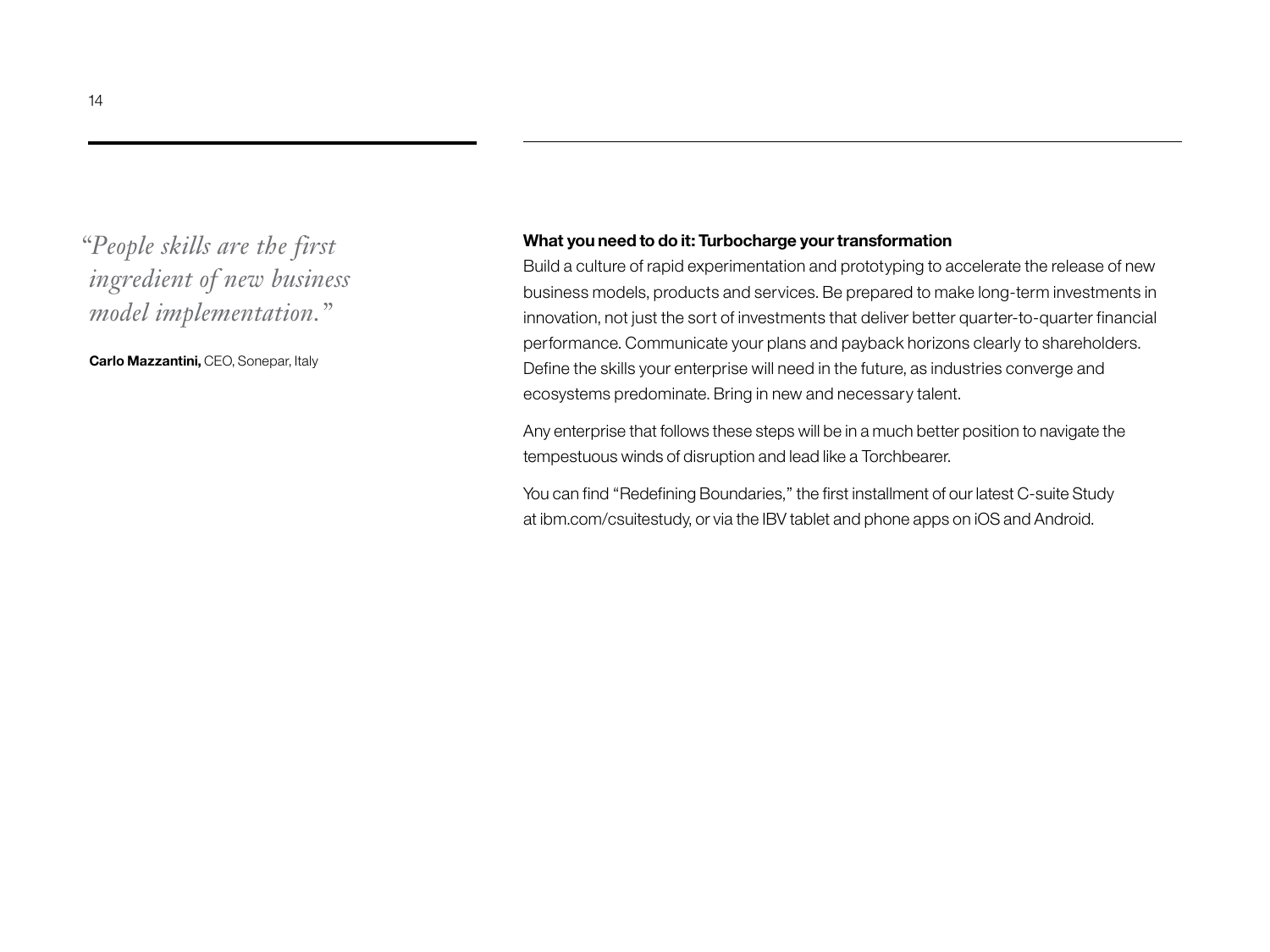### How we conducted our research

This report is the second part of our new C-suite Study, the eighteenth such IBM study to focus on the C-suite. In 2015, we surveyed 5,247 business leaders from 21 industries across more than 70 countries. The current installment focuses on the responses of the 818 CEOs who participated in our study (see Figure 13).

We used a two-dimensional rake weighting process to correct for oversampling issues arising from differences in the number of respondents in a given role or region. Our research also included an analysis of the traits that distinguish the most successful enterprises. We asked each CEO to rank his or her organization's position in the industry in which it operates on two dimensions: market perception of its innovativeness; and financial performance over the past three years, measured in terms of revenue growth and profitability (or budget growth and efficiency for enterprises in the public sector). We cross-validated the responses to our second criterion by comparing them with two objective financial measures – compound annual growth in revenue, and profit before taxes between 2009 and 2014.

### **Figure 13**

*Sector spread: We spoke with CEOs from 19 industries*

![](_page_16_Figure_5.jpeg)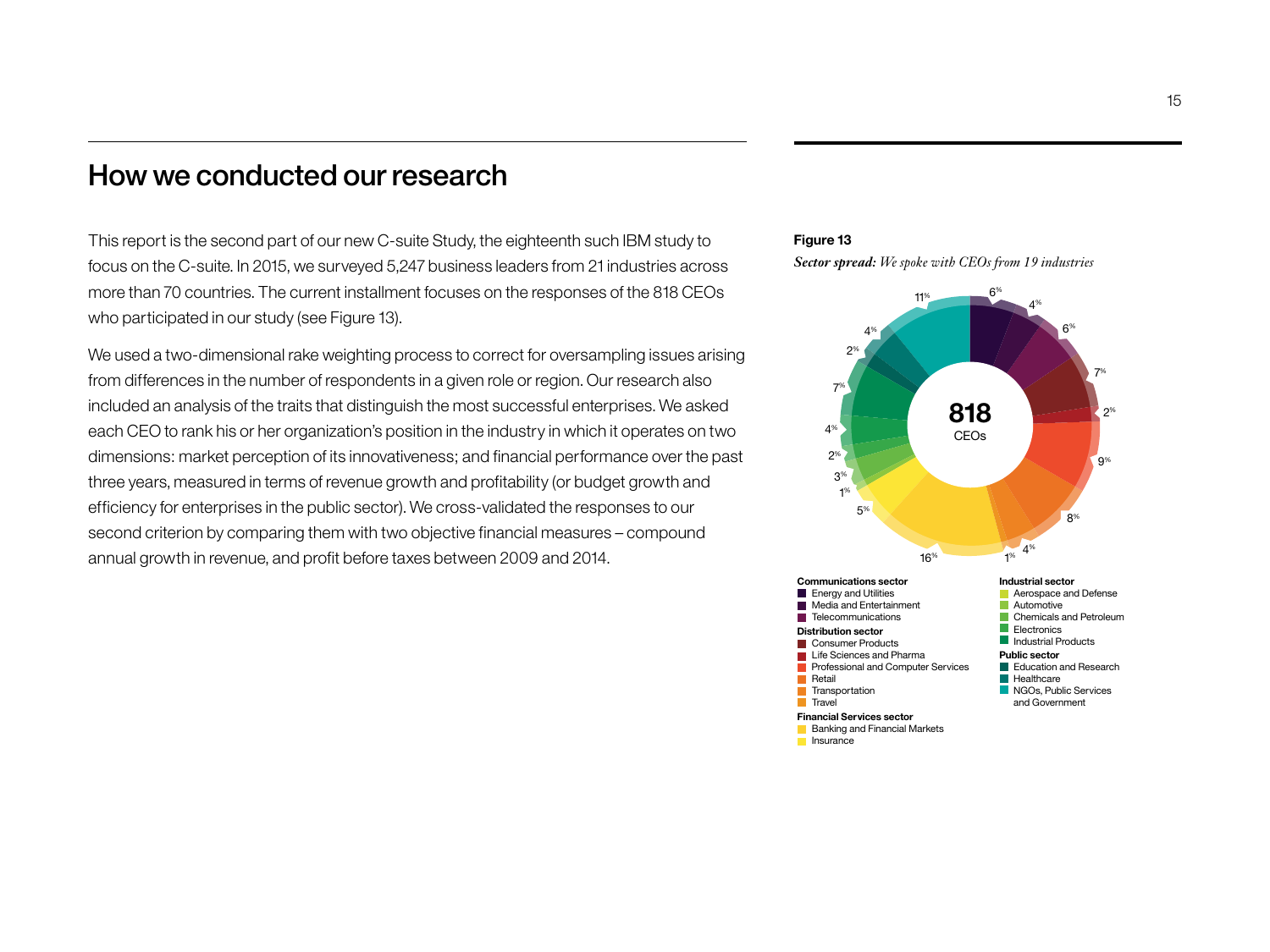#### **For more information**

To learn more about this IBM Institute for Business Value study, please contact us at iibv@us.ibm.com. Follow @IBMIBV on Twitter and for a full catalog of our research or to subscribe to our monthly newsletter, visit: ibm.com/iibv

Access IBM Institute for Business Value executive reports on your mobile device by downloading the free "IBM IBV" apps for your phone or tablet from your app store.

### **The right partner for a changing world**

At IBM, we collaborate with our clients, bringing together business insight, advanced research and technology to give them a distinct advantage in today's rapidly changing environment.

### **IBM Institute for Business Value**

The IBM Institute for Business Value, part of IBM Global Business Services, develops fact-based strategic insights for senior business executives around critical public and private sector issues.

### **Notes and sources**

- 1 Schumpeter, Joseph. *Capitalism, Socialism and Democracy*. Routledge, London & New York, 1994. 2003 edition, pp. 83-84.
- 2 For ease of reading, we have referred to CEOs who head enterprises that are Torchbearers as Torchbearer CEOs, and to CEOs who head enterprises that are Market Followers as Market Follower CEOs.
- 3 Davidson, Steven, Martin Harmer and Anthony Marshall. "The new age of ecosystems: Redefining partnering in an ecosystem environment." IBM Institute for Business Value. July 2014. www.ibm.com/business/value/ecosystempartnering
- 4 Moss, Stephen. "End of the car age: how cities are outgrowing the automobile." *The Guardian.* April 28, 2015. http://www.theguardian.com/cities/2015/apr/28/ end-of-the-car-age-how-cities-outgrew-the-automobile/
- 5 Wei Han, Wong. "Financial giants take on fintech players." *The Straits Times*. October 10, 2015. http://www.straitstimes.com/business/banking/financial-giants-take-on-fintechplayers; "Poland leading the way in consumer banking Fintech innovation." *Daily Fintech*. June 2, 2015. http://bankinnovation.net/2015/06/poland-leading-the-way-in-consumerbanking-fintech-innovation/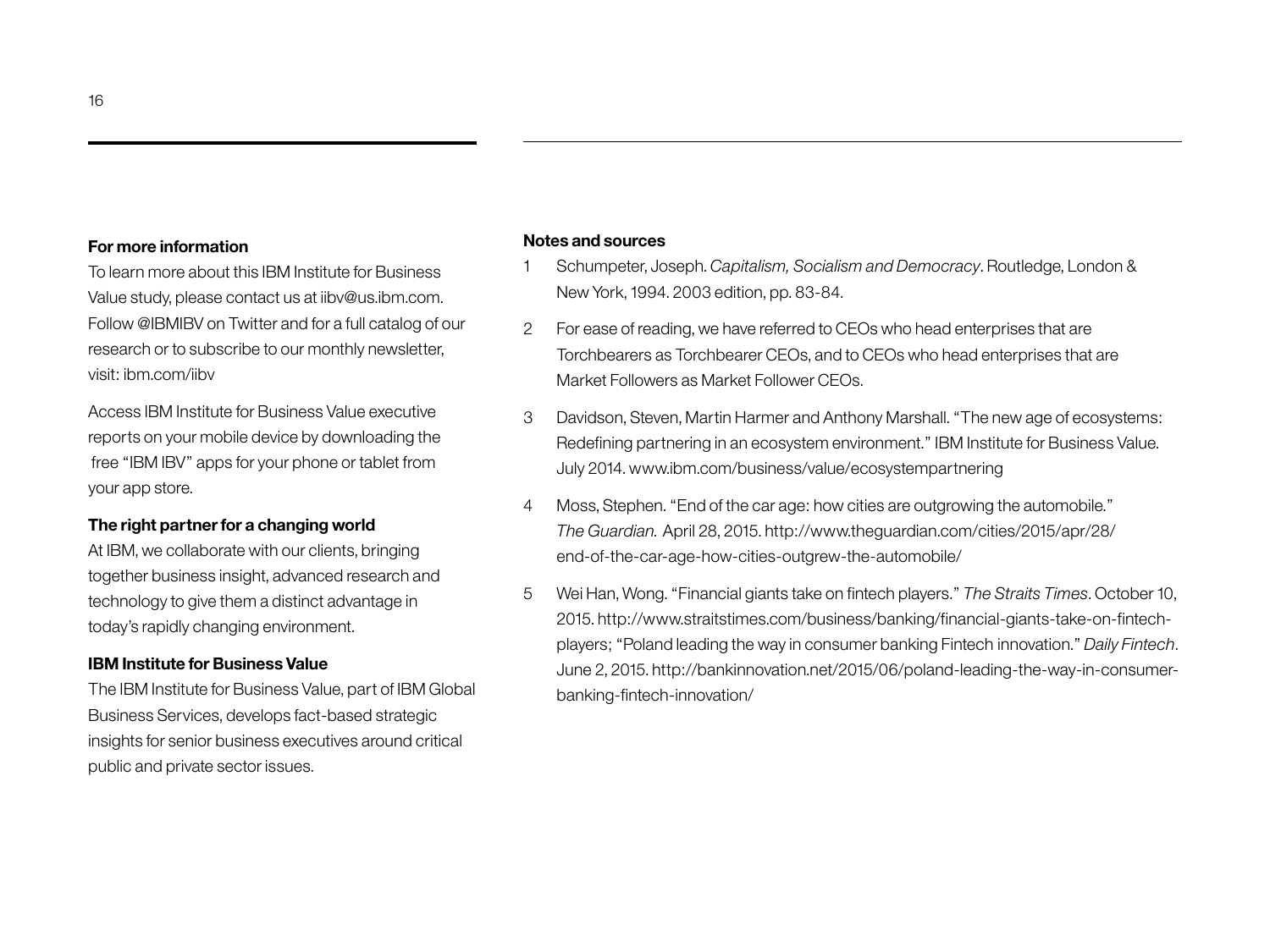- 6 Beanland, Christopher. "London's newest development: The rise of the Ikea city." *Independent*. April 30, 2014. http://www.independent.co.uk/news/uk/home-news/ londons-newest-development-the-rise-of-the-ikea-city-8196429.html
- 7 "Disrupters bring destruction and opportunity." *ft.com*. December 30, 2014. http://www.ft.com/intl/cms/s/2/b9677026-8b6d-11e4-ae73-00144feabdc0.html
- 8 Bellissimo, Jay, Shanker Ramamurthy, Sandipan Sarkar and Dave Zaharchuk. "Your cognitive future: How next-gen computing changes the way we live and work." IBM Institute for Business Value. January 2015. http://www.ibm.com/business/value/ cognitivefuture
- 9 Winkler, Matthew A. "Big Ideas, Big Spending, Big Payoff." *Bloomberg View.* May 19, 2015. http://www.bloombergview.com/articles/2015-05-19/ big-ideas-big-spending-big-payoff/
- 10 Cheng, Allen T. "Yu'e Bao Wow! How Alibaba Is Reshaping Chinese Finance." *Institutional Investor*. May 29, 2014. http://www.institutionalinvestor.com/ article/3346365/investors-sovereign-wealth-funds/yue-bao-wow-howalibaba-is-reshaping-chinese-finance.html

© Copyright IBM Corporation 2016

IBM Global Business Services Route 100 Somers, NY 10589

Produced in the United States of America January 2016

IBM, the IBM logo and ibm.com are trademarks of International Business Machines Corp., registered in many jurisdictions worldwide. Other product and service names might be trademarks of IBM or other companies. A current list of IBM trademarks is available on the Web at "Copyright and trademark information" at www.ibm.com/legal/ copytrade.shtml.

This document is current as of the initial date of publication and may be changed by IBM at any time. Not all offerings are available in every country in which IBM operates.

The information in this document is provided "as is" without any warranty, express or implied, including without any warranties of merchantability, fitness for a particular purpose and any warranty or condition of non-infringement. IBM products are warranted according to the terms and conditions of the agreements under which they are provided.

This report is intended for general guidance only. It is not intended to be a substitute for detailed research or the exercise of professional judgment. IBM shall not be responsible for any loss whatsoever sustained by any organization or person who relies on this publication.

The data used in this report may be derived from third-party sources and IBM does not independently verify, validate or audit such data. The results from the use of such data are provided on an "as is" basis and IBM makes no representations or warranties, express or implied.